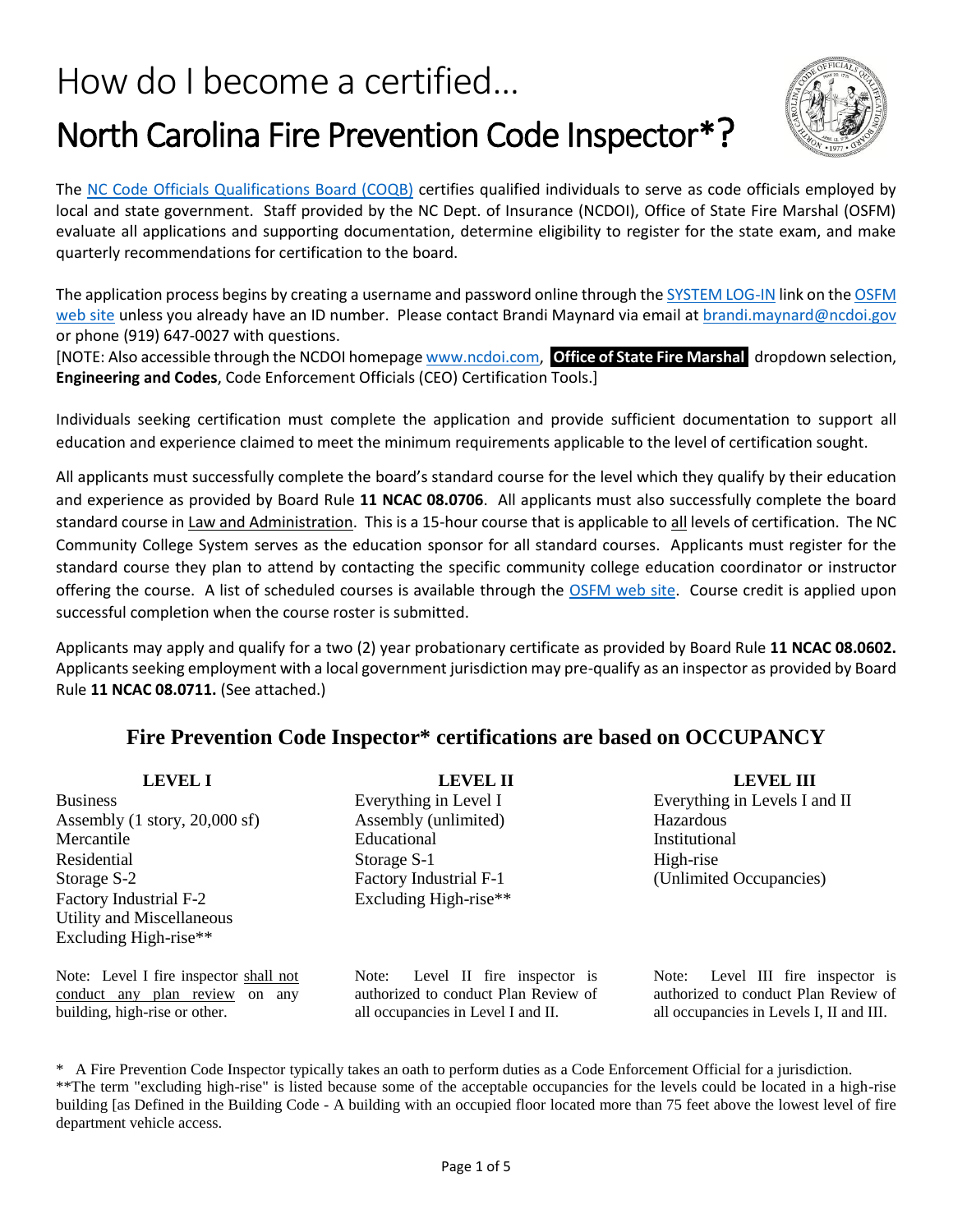## **11 NCAC 08 .0706 REQUIRED QUALIFICATIONS: TYPES AND LEVELS**

- (b) Whenever a provision of the Rules in this Section requires a supporting letter (maximum of two per level) from a supervisor, the letter(s) shall be notarized, shall state the supervisor's qualifications (i.e., what type and level of certificate or license the supervisor holds), shall state that the applicant has worked under the supervisor's direct supervision for a specified period of time, and shall recommend certification of the applicant as a specified type and level of inspector upon satisfaction of other required qualifications. The supervisor shall describe the name, floor area, and number of stories of the buildings worked on by the applicant and shall describe the work performed by the applicant.
- (c) References in the rules in this Section to professional engineer or licensed engineer means engineers licensed by the North Carolina State Board of Examiners for Engineers and Surveyors pursuant to G.S. 89C. References in the rules in this Section to registered architect means architects licensed by the Board of Architecture pursuant to Chapter 83A of the North Carolina General Statutes. References to licensed building, residential, electrical, heating, plumbing, and fire sprinkler contractors means contractors licensed by the State Licensing Board for General Contractors, the N.C. State Board of Examiners of Electrical Contractors, or the N.C. State Board of Examiners of Plumbing, Heating and Fire Sprinkler Contractors pursuant to Chapter 87 of the North Carolina General Statutes. References to licensed "building" contractors do not include licensed "residential" contractors. Specialty licenses issued by these occupational licensing boards are not acceptable. Applicants with licenses from other states or countries must provide a copy of their license and documentation that the requirements of the other state are at least equivalent to the statewide licensing requirements of North Carolina occupational licensing boards.
- (d) Whenever a provision of the rules in this Section requires the possession of an occupational license other than those certificates that are issued by the Board, if that license is inactive, the applicant must provide documentation from the appropriate occupational licensing board that the applicant previously held the license and that the license is currently inactive.
- (e) Whenever a provision of the rules in this Section requires inspector experience on a minimum number of buildings or systems, the experience must include all the inspections typically performed by an inspector during construction of the building or system. Inspections do not have to be performed on the same building.
- (f) Whenever a provision of the rules in this Section requires a high school education or other education and experience qualifications, the Board may approve equivalent qualifications. Whenever a provision of the Rules in this Section requires the possession of a diploma or degree from an accredited college, university, or trade school, accredited shall mean accreditation from a regional accrediting association, for example, Southern Association of Colleges and Schools.
- (g) Every applicant shall:
	- (1) provide documentation that the applicant possesses a minimum of a high school education or a high school equivalency certificate (i.e. GED); and
	- (2) provide notarized certification by a city or county manager, clerk, or director of inspection department that the applicant will be performing "code enforcement", as defined in G.S.  $143-151.8(a)(3)$ , as an employee of that city or county; or provide certification by the head of the Engineering and Building Codes Division of the North Carolina Department of Insurance that the applicant will be performing "code enforcement", as defined in G.S.  $143-151.8(a)(3)$ , for a state department or agency; and
	- (3) make a grade of at least 70 on courses developed by the Board. Successful completion is defined as attendance of a minimum of 80 percent of the hours taught and achieving a minimum score of 70 percent on the course exam. All applicants must successfully complete a law and administration course. Applicants for certification in building, electrical, fire prevention, mechanical, or plumbing inspection at levels I, II, or III must successfully complete a course in that area and level (or a higher level). For the purpose of entry into the state examination, courses must be completed within five years of the exam in Subparagraph (g)(4) of this Rule. These courses shall be administered and taught in the N.C. Community College System or other educational agencies accredited by a regional accrediting association; for example, Southern Association of Colleges and Schools; and
	- (4) achieve a passing grade of 70 percent on the written examination administered by the Board in each level of certification unless exempt by 11 NCAC 08.0707.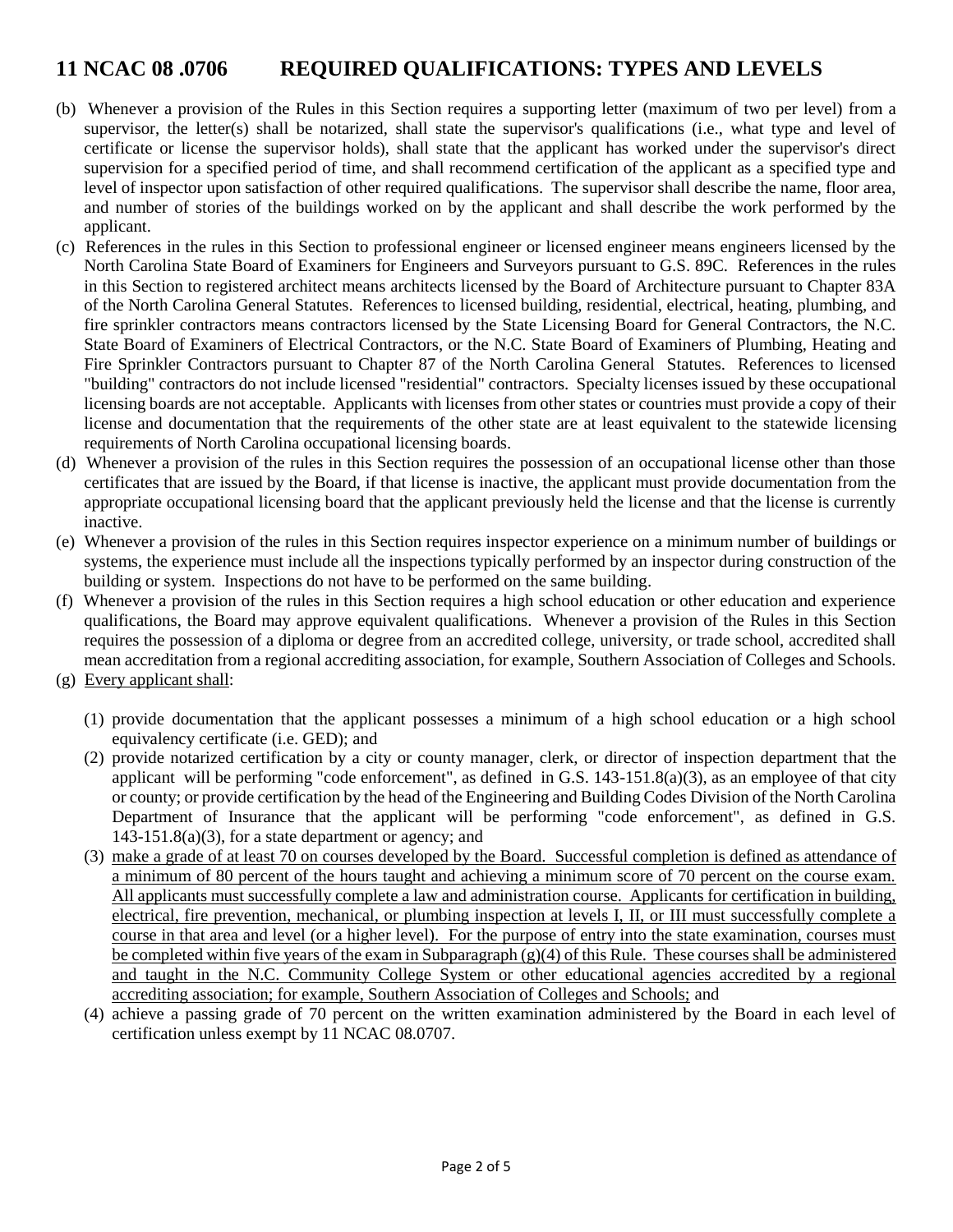- (t) **Fire Inspector, Level I**. A standard certificate, fire inspector, Level I, shall be issued to any applicant who complies with Paragraphs (b) through (g) of this Rule and who provides documentation that the applicant possesses one of the following education and experience qualifications:
	- (1) a one year diploma in fire science from an accredited college or an equivalent apprenticeship or trade school program in fire science;
	- (2) a four-year degree from an accredited college or university;
	- (3) at least six months of fire inspection experience with a probationary Level I fire inspection certificate on a minimum of two Level I buildings while working under the direct supervision of a standard certified fire inspector I, II, or III with a supporting letter from the applicant's supervisor which complies with Paragraph (b) of this Rule;
	- (4) at least one year of fire protection design, construction, or inspection experience on a minimum of two Level I buildings while working under the direct supervision of a licensed engineer, registered architect, or licensed building, electrical, or fire sprinkler contractor with a supporting letter from the applicant's supervisor which complies with Paragraph (b) of this Rule;
	- (5) a license as a fire sprinkler contractor;
	- (6) at least two years of construction or inspection experience in fire protection systems while working under a licensed building, electrical, or fire sprinkler contractor;
	- (7) at least two years of experience with a probationary Level I fire inspection certificate conducting fire inspections on a minimum of two Level I buildings;
	- (8) at least four years of experience in fire suppression activities for a city, county, volunteer, or other governmental fire department; or
	- (9) Firefighter Level II certification under the North Carolina State Fire and Rescue Commission with at least one year of fire inspection experience in Level I buildings.
- (u) **Fire Inspector, Level II**. A standard certificate, fire inspector, Level II, shall be issued to any applicant who complies with Paragraphs (b) through (g) of this Rule and who provides documentation that the applicant possesses one of the following education and experience qualifications:
	- (1) a license as a professional engineer or registered architect;
	- (2) a four year degree from an accredited college or university in architecture, civil or architectural engineering, building construction, or fire science;
	- (3) a four-year degree from an accredited college or university and at least two years of fire protection design, construction, or inspection experience on a minimum of two Level II buildings while working under the direct supervision of a certified fire inspector II or III, licensed engineer, registered architect, intermediate or unlimited licensed building contractor, or licensed fire sprinkler contractor;
	- (4) a two-year degree from an accredited college or university in architecture, civil or architectural engineering, building construction, or fire science and at least two years of fire protection design, construction, or inspection experience on a minimum of two Level II building fire protection systems while working under the direct supervision of a certified fire inspector II or III, licensed engineer, registered architect, intermediate or unlimited licensed building contractor, or licensed fire sprinkler contractor;
	- (5) a license as a fire sprinkler contractor with experience on a minimum of two Level II buildings;
	- (6) at least three years of fire inspection experience including one year of inspection experience with a probationary Level II fire inspection certificate on a minimum of two Level II buildings while working under the direct supervision of a certified fire inspector II or III with a supporting letter from the applicant's supervisor which complies with Paragraph (b) of this Rule;
	- (7) at least three years of fire protection system design, construction, or inspection experience on a minimum of two Level II buildings while working under the direct supervision of a licensed engineer, registered architect, licensed intermediate or unlimited building contractor, or licensed fire sprinkler contractor with a supporting letter from the applicant's supervisor which complies with Paragraph (b) of this Rule;
	- (8) at least two years of experience with a probationary Level II fire inspection certificate conducting fire inspections on a minimum of two Level II buildings; or
	- (9) completion of the basic, intermediate, and advanced classes of the North Carolina Fire Prevention School with at least three years of fire inspection experience in Level II buildings.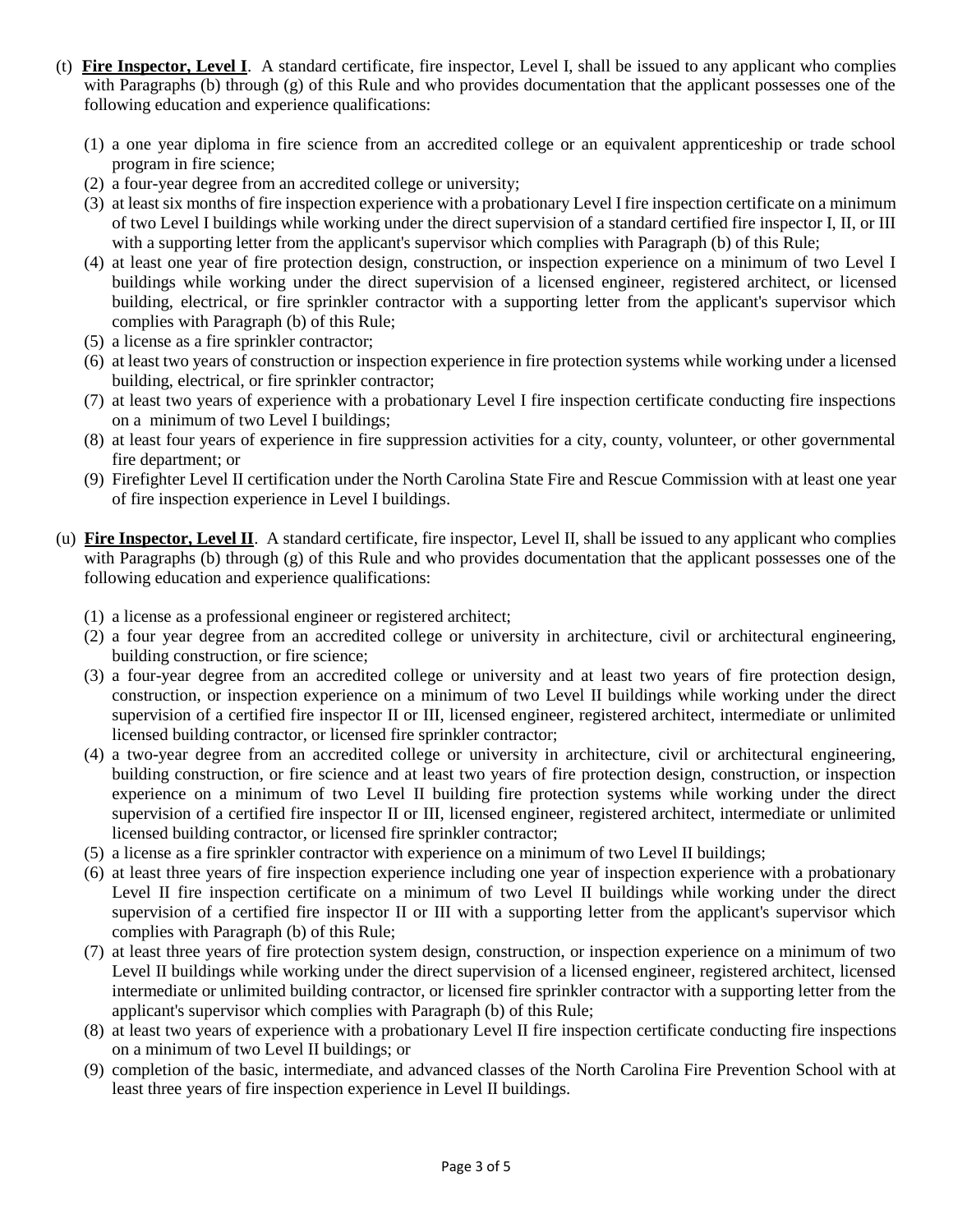- (v) **Fire Inspector, Level III**. A standard certificate, fire inspector, Level III, shall be issued to any applicant who complies with Paragraphs (b) through (g) of this Rule and who provides documentation that the applicant possesses one of the following education and experience qualifications:
	- (1) a license as a professional engineer or registered architect with design, construction, or inspection experience on Level III buildings and specialization in architecture, civil or architectural engineering, or fire protection engineering;
	- (2) a four-year degree from an accredited college or university in civil, architectural, or fire protection engineering and at least one year of fire inspection experience while working under a certified fire inspector III, licensed engineer, registered architect, or licensed fire sprinkler contractor on a minimum of two Level III buildings;
	- (3) a two-year degree from an accredited college or university in civil, architectural, or fire protection engineering and at least three years of fire protection design, installation, or inspection experience while working under the direct supervision of a certified fire inspector III, licensed engineer, registered architect, licensed unlimited building contractor, or licensed fire sprinkler contractor with at least one year in responsible charge of a minimum of two Level III buildings;
	- (4) a license as a fire sprinkler contractor with experience on a minimum of two Level III buildings;
	- (5) at least four years of fire inspection experience in fire protection systems including one year of inspection experience with a probationary Level III fire inspection certificate on a minimum of two Level III buildings while working under the direct supervision of a certified fire inspector III with a supporting letter from the applicant's supervisor which complies with Paragraph (b) of this Rule;
	- (6) at least four years of fire protection system design, construction, or inspection experience while working under the direct supervision of a licensed engineer, registered architect, licensed intermediate or unlimited building contractor, or licensed fire sprinkler contractor, two years of which have been performed at the level of supervisor in responsible charge of a minimum of two Level III buildings with a supporting letter from the applicant's supervisor which complies with Paragraph (b) of this Rule; or
	- (7) at least one year of experience with a probationary Level III fire inspection certificate conducting fire inspections on a minimum of two Level III buildings.

*History Note: Authority G.S. 143-151.12(1); 143-151.13; Eff. January 15, 1980; Amended Eff. August 1, 2004; July 18, 2002; February 1, 1991; August 1, 1990; July 1, 1983.*

#### **11 NCAC 08 .0707 SPECIAL CIRCUMSTANCES**

- (a) Licensed County Electrical Inspector. Pursuant to G.S. 143-151.13(e), the Board will, without requiring an examination, issue a standard certificate to any person holding a currently valid certificate as a county electrical inspector, issued by the Commissioner of Insurance under G.S. 153A-351. Such certificate shall be for the electrical inspector level corresponding to the level at which the applicant is currently certified.
- (b) Registered Architect, Licensed General Contractor, Licensed Plumbing or Heating Contractor, Licensed Electrical Contractor, Registered Professional Engineer. Pursuant to G.S. 143-151.13(f), the Board will, without requiring an examination, issue a standard certificate to any person who successfully completes the Board's prescribed short course concerning state building code regulations and code enforcement administration and who is currently registered or licensed (as of June 13, 1977) by the State of North Carolina as an architect, a general contractor, a plumbing or heating contractor, an electrical contractor, or a professional engineer. The standard certificate thus issued will authorize the person to practice as a qualified code enforcement official of the type and at the performance level determined by the Board to be appropriate in light of the applicant's education, training, and experience.
- (c) Certified Code Enforcement Official From Another State. Pursuant to G.S. 143-151.14, the Board will, without requiring an examination, issue a standard certificate to any person who successfully completes the Board's prescribed short course concerning state building code regulations and code enforcement administration and who holds a currently valid certificate as a qualified code enforcement official from another state or territory whose standards are acceptable to the Board and not lower than those required of North Carolina applicants.

*History Note: Authority G.S. 143-151.13; 143-151.14; Eff. January 15, 1980; Amended Eff. July 1, 1983.*